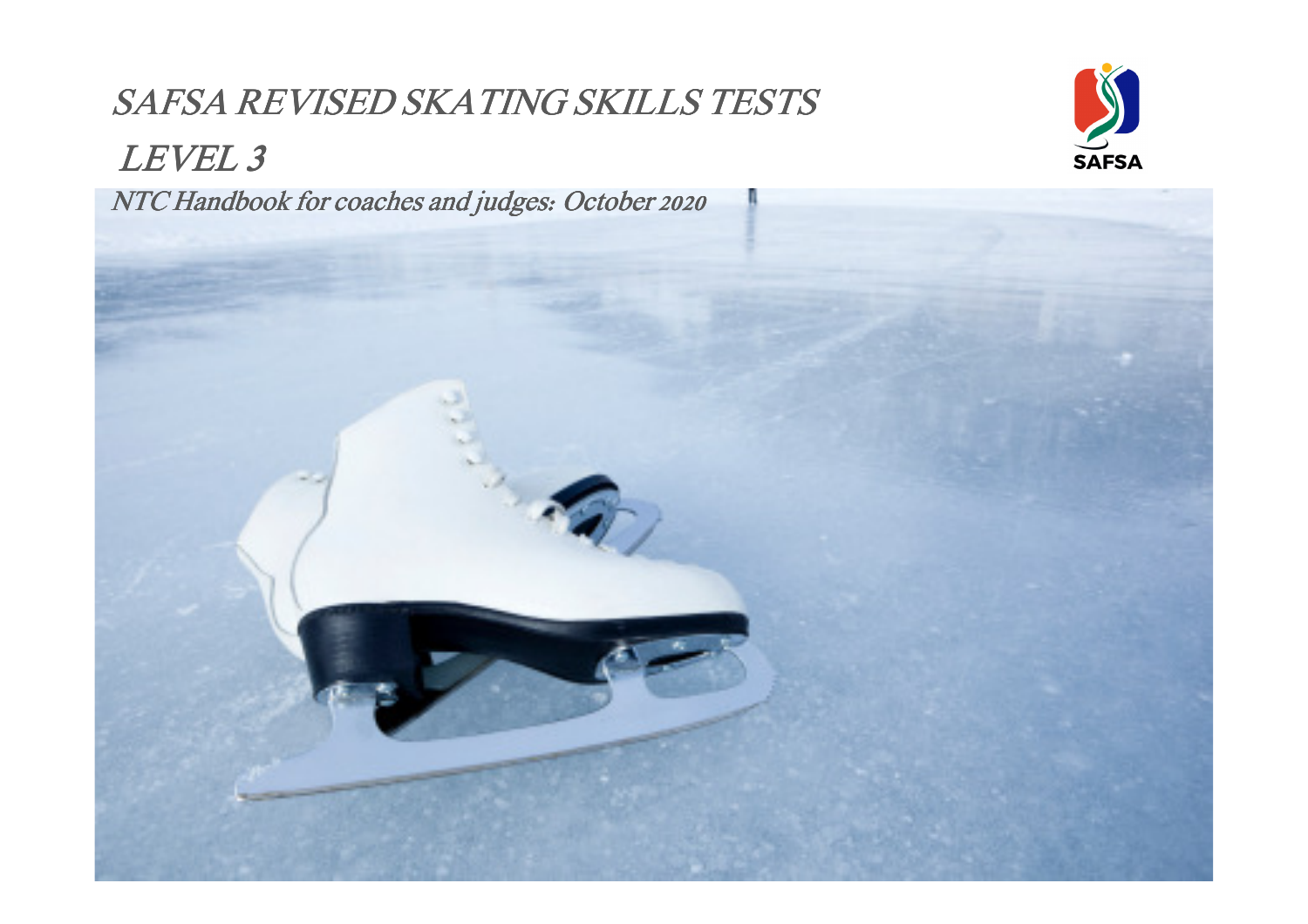# Abbreviations



| Abbreviation                  | <b>Meaning</b>        | <b>SAFSA</b> |
|-------------------------------|-----------------------|--------------|
| $S$ $\bullet$                 | Start                 |              |
| $\pmb{\mathsf{X}}$            | Cross over            |              |
| MH                            | Mo-Hawk               |              |
| $\overline{3}$                | 3 Turn                |              |
| $\mathsf{CE}% _{\mathcal{A}}$ | Change of edge        |              |
| <b>LFO</b>                    | Left Forward outside  |              |
| LFI                           | Left Forward inside   |              |
| <b>RFO</b>                    | Right Forward outside |              |
| <b>RFI</b>                    | Right Forward inside  |              |
| <b>LBO</b>                    | Left Back outside     |              |
| LBI                           | Left Back inside      |              |
| <b>RBO</b>                    | Right Back outside    |              |
| RBI                           | Right Back inside     |              |
| Sp                            | Spiral                |              |
| F O                           | Finish                |              |
|                               | 2 Foot spin           |              |
|                               |                       |              |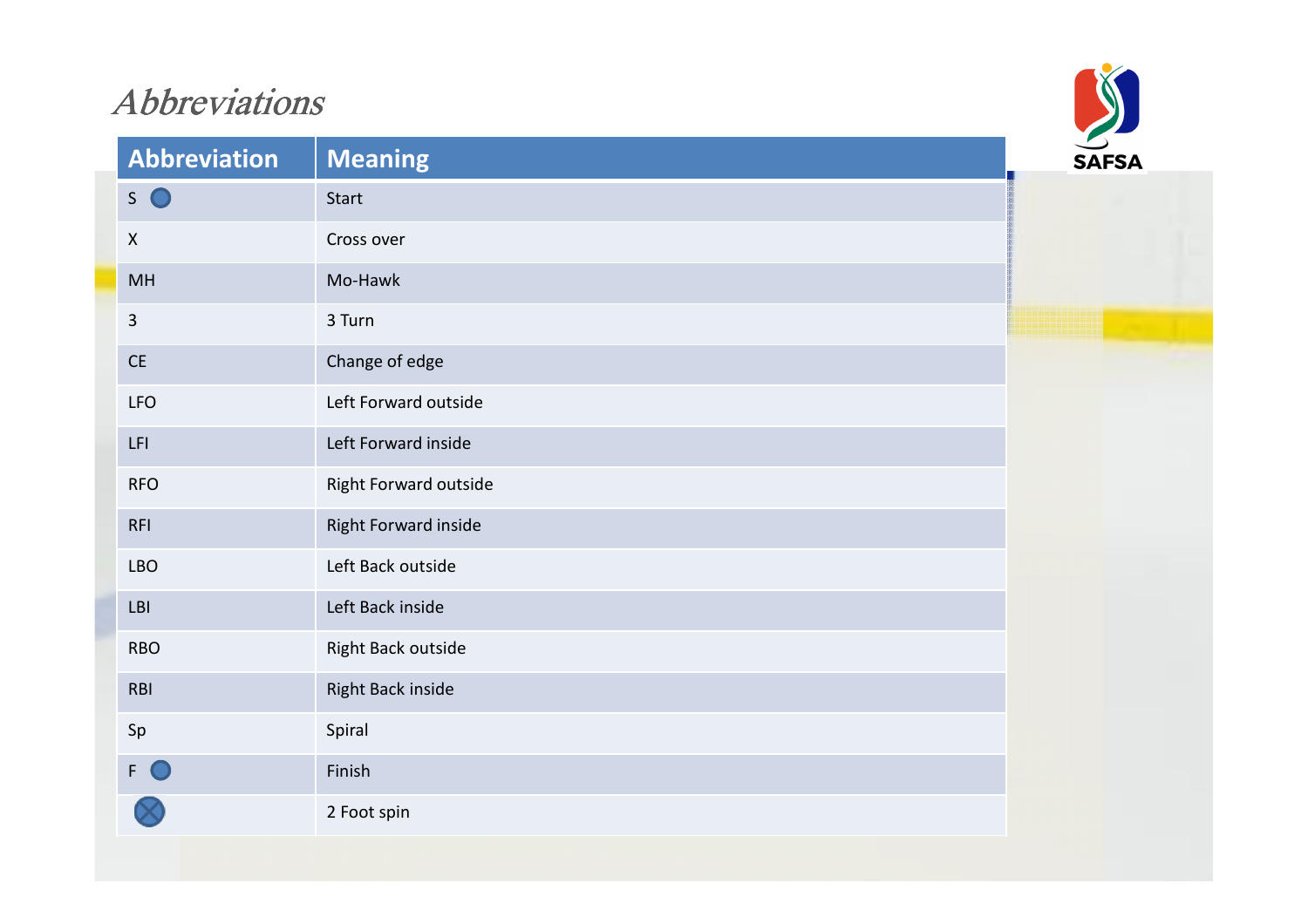### LEVEL 3. Exercise 3a



- •Exercise Name: Forward and backward brackets in figure 8
- • Exercise Description: The exercise is performed in a figure 8. The circles need to be the same size and the skater will be penalised for differing sized circles. The exercise is composed of clean brackets ,strong outside and inside edges. The circle sizes should be in proportion to the skaters height. Skaters are NOT to use the hockey circles for this exercise. The Start and finish (With a Snow plow or show stop) is part of the exercise
- •Key Focus Areas: Body lean, Rhythmic knee action, posture, edge quality, clean brackets.
- • Common Errors: Flat edges, lack of control, weak edges and toe pushing, incorrect patterns, weak upper body posture, change of edges before and after the brackets.
- •2 Figures of 8 must be completed.
- • The pattern repeats itself for the inside and outside edges. 2 figures of 8 must be completed for the outside and inside brackets.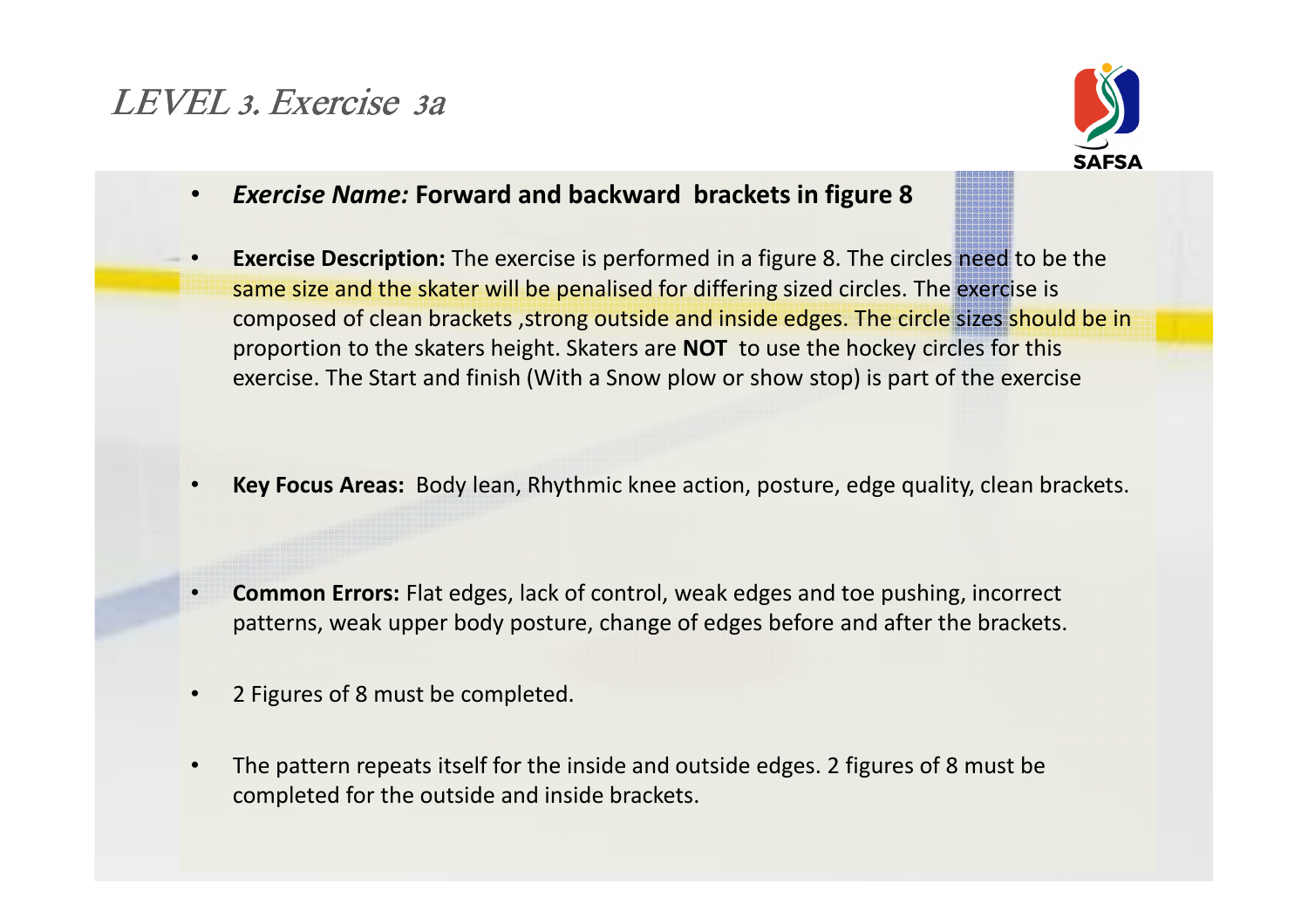# LEVEL 3. Exercise 3a.1 Brackets, forward and backward, inside and outside.



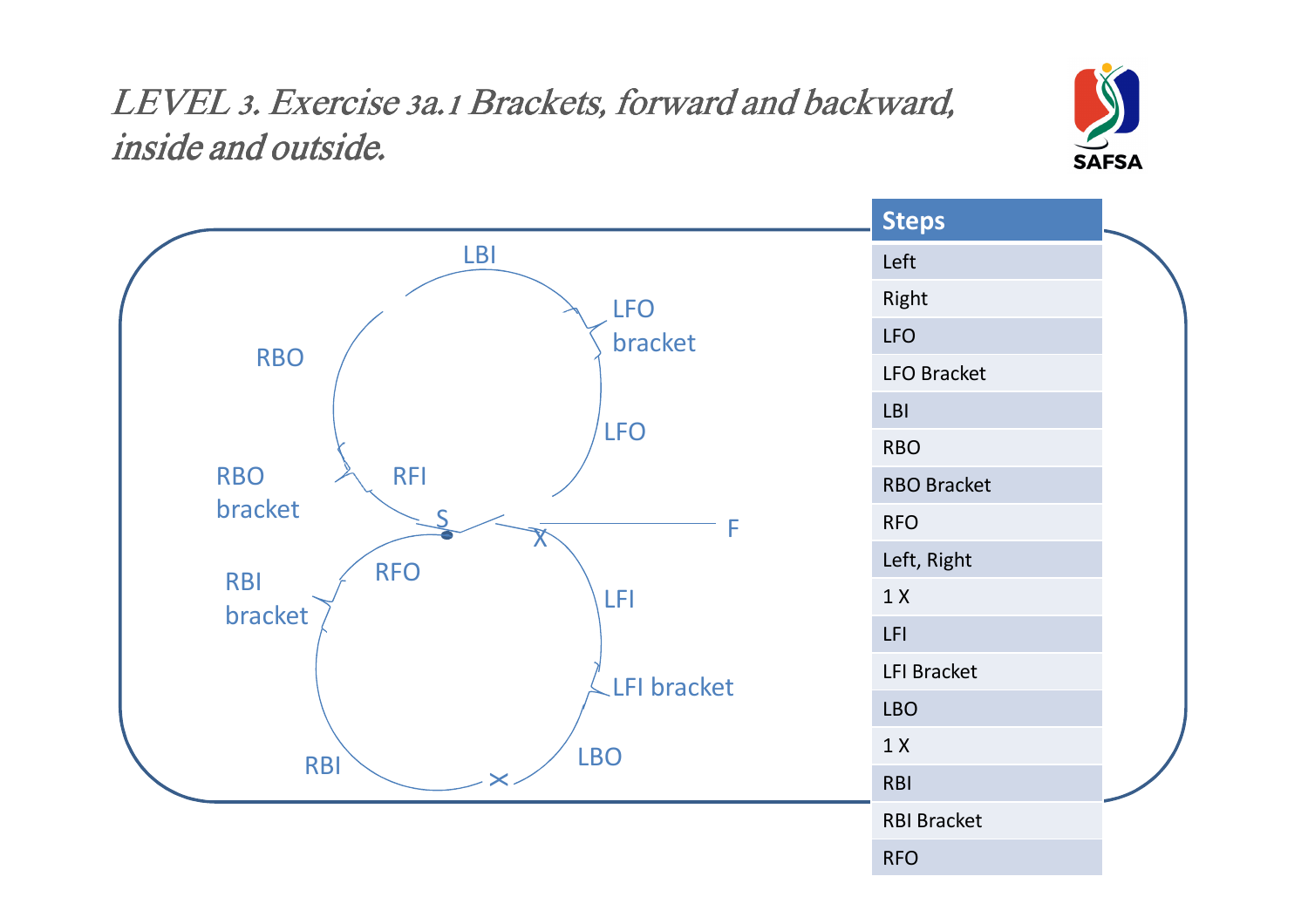# LEVEL 3. Exercise 3a.2 Brackets, forward and backward, inside and outside.



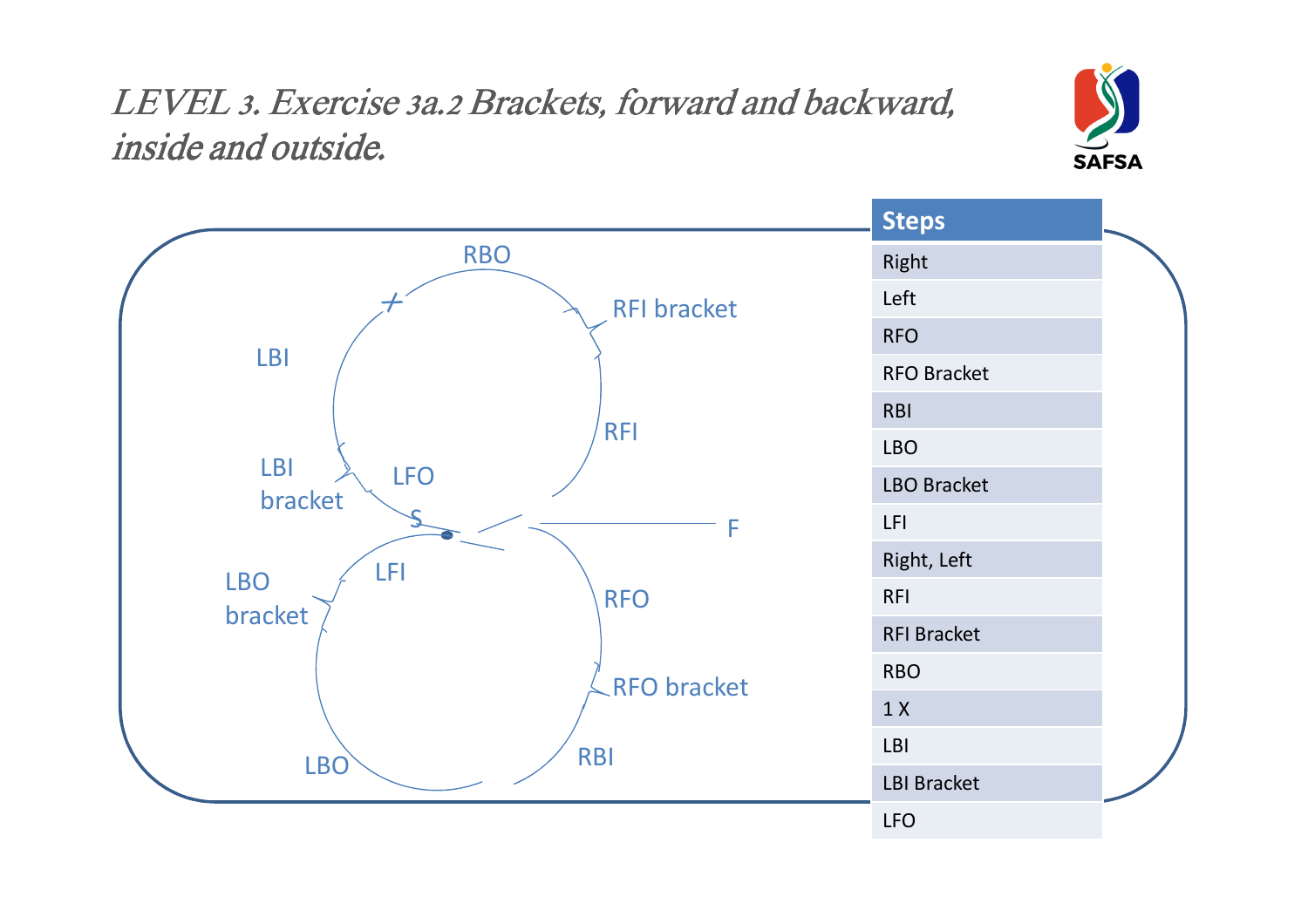## LEVEL 3. Exercise 3b



- •Exercise Name: Twizzle, toe runs and Loop exercise
- • Exercise Description: The exercise is performed using the FULL ice surface. The skater will be penalised for not demonstrating good ice coverage. The exercise is composed of consecutive three turns, (Generating power) power pulls and change of edges as well as loops and toe runs. The Start and finish (With a Snow plow or show stop) is part of the exercise.
- • The second part of the exercise may be repeated to include 4 sets of loops and power pulls if required by the skater to cover the ice.
- • Key Focus Areas: Clean turns, power generation with change of edges, acceptable size loops , clean twizzle execution upper body control on toe runs.
- • Common Errors: Weak turns, swung change of edges, incorrect loop shapes, 3 turns instead of twizzles, lack of speed generation.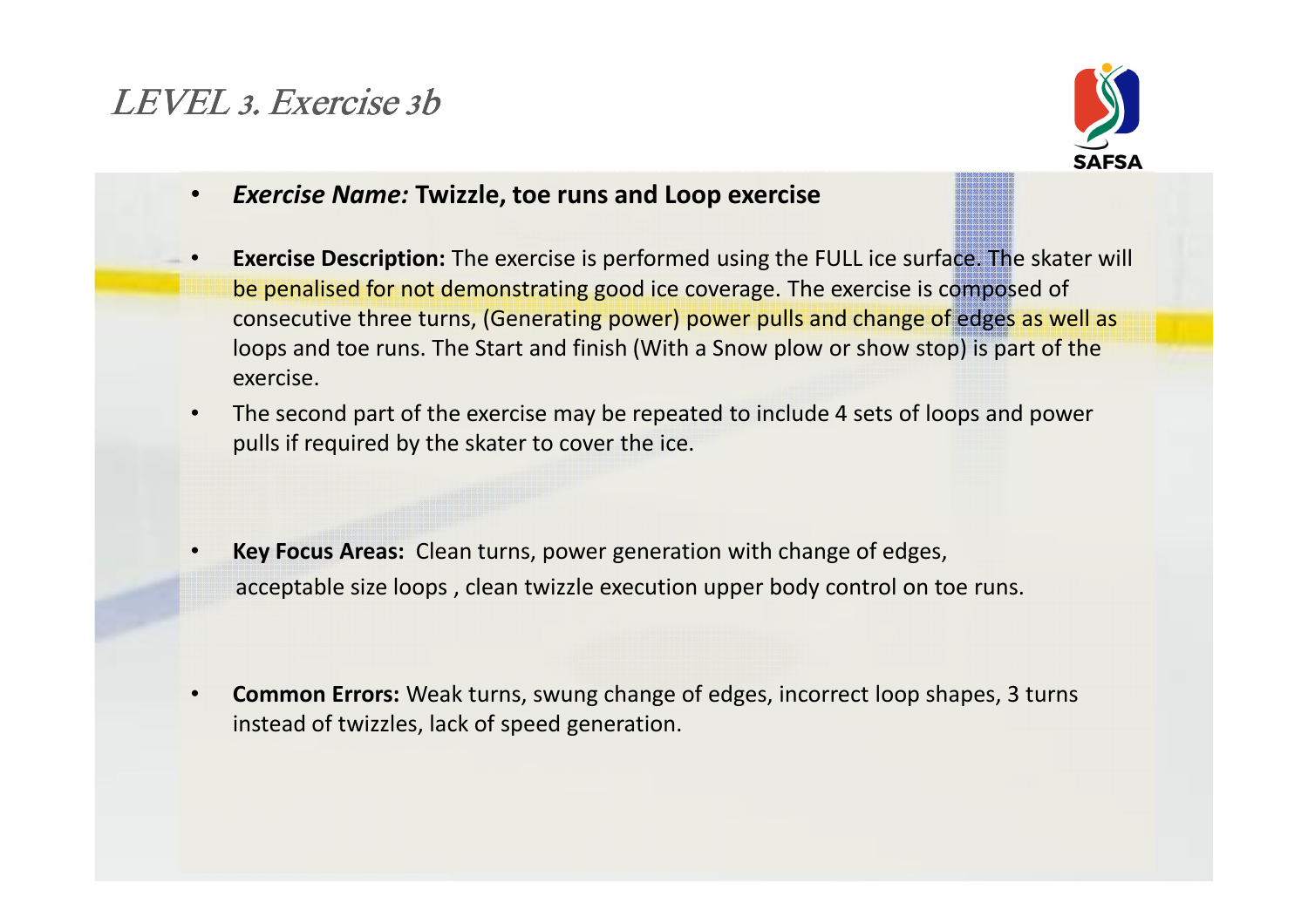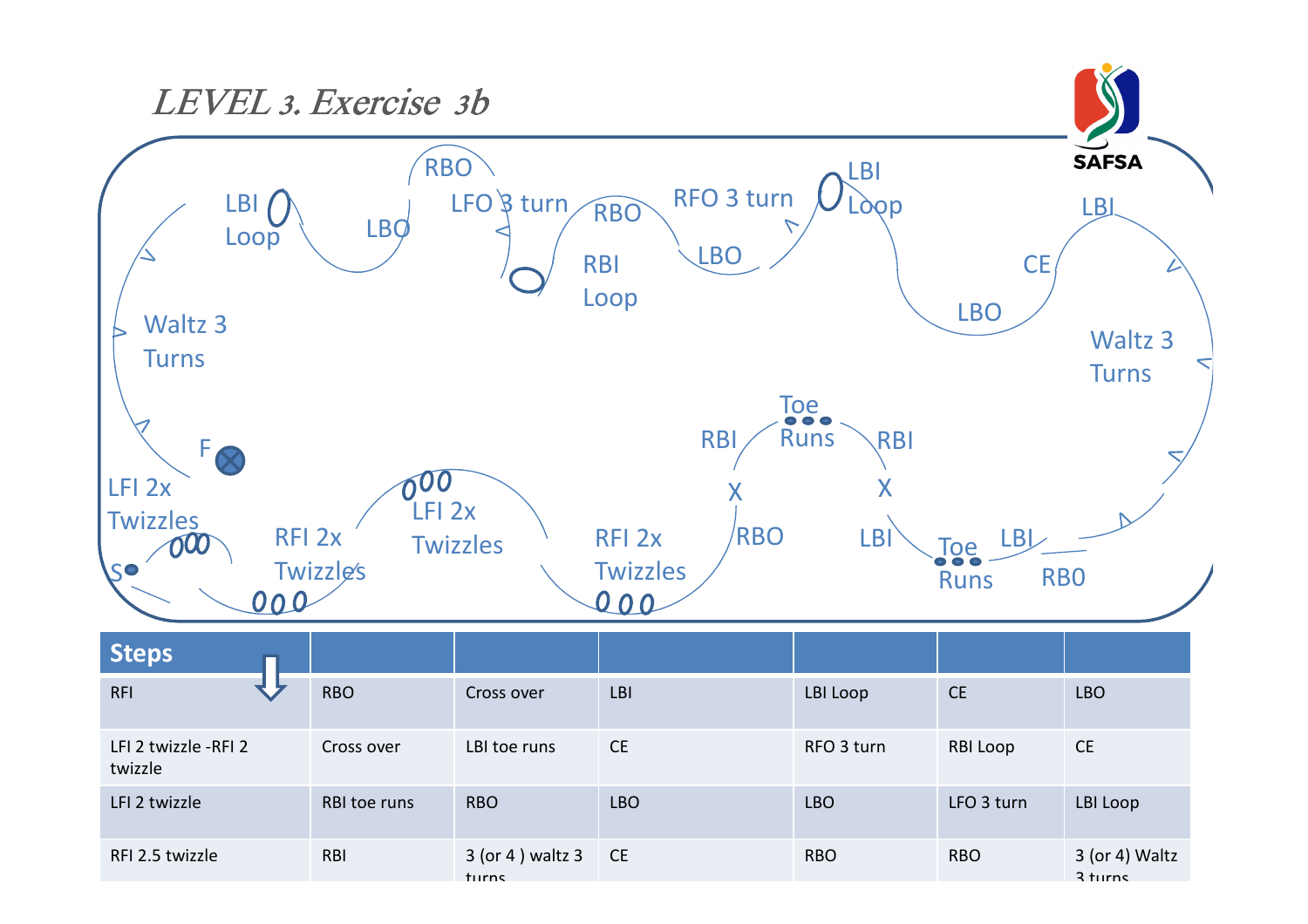#### LEVEL 3. Exercise 3c



- •Exercise Name: Landing position and rocker exercise
- • Exercise Description: The exercise is performed using the FULL ice surface. The skater will be penalised for not demonstrating good ice coverage. The exercise is composed of 3 turns, choctaws,hops and rockers . The Start and finish (With a Snow plow or show stop) is part of the exercise
- •Key Focus Areas: Clean rockers and Choctaws, good extension on the landing position
- • Common Errors: Flat edges, incorrect edges, incorrect body position, lack of speed, no leg extension on 3 turns and landing positions.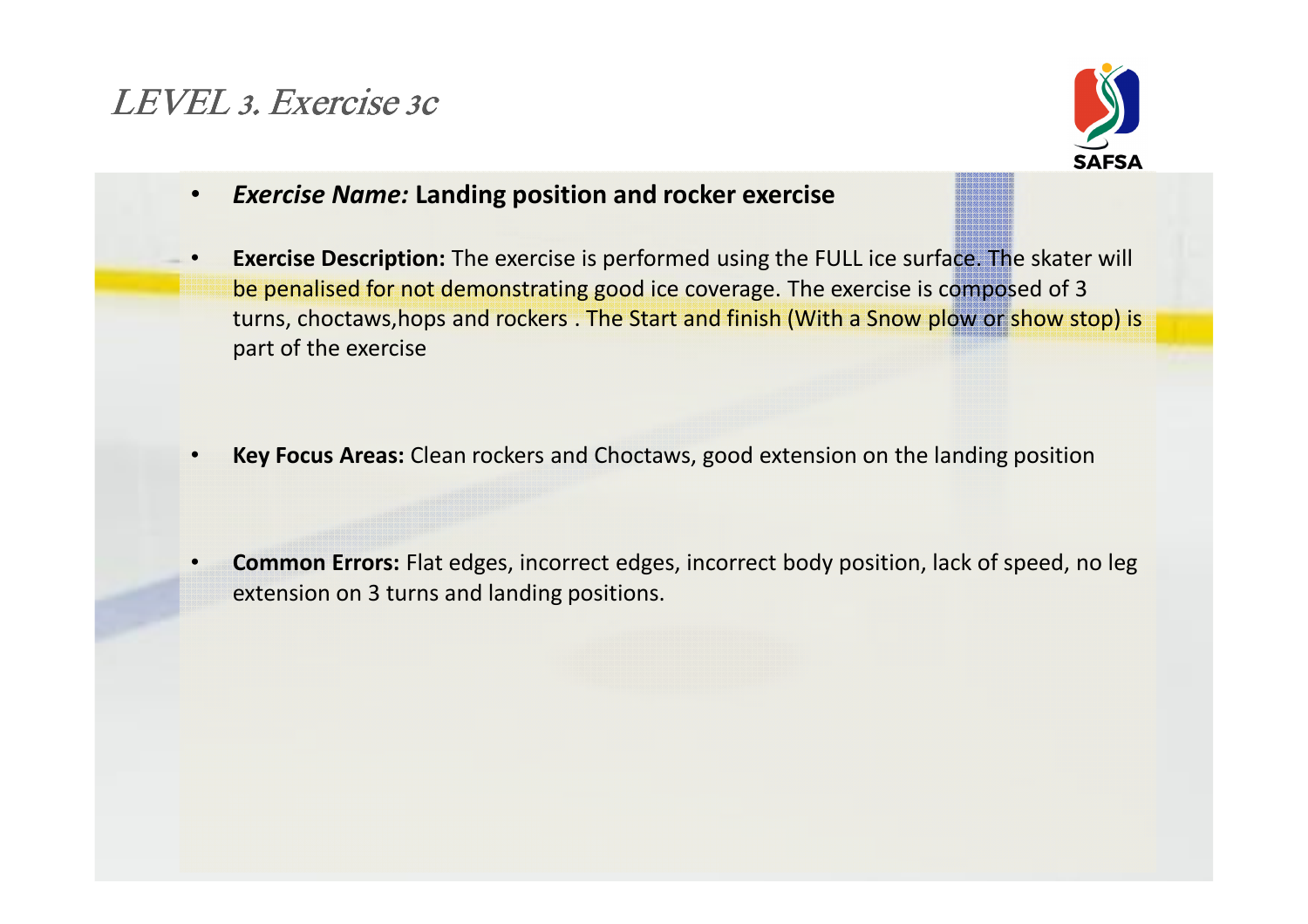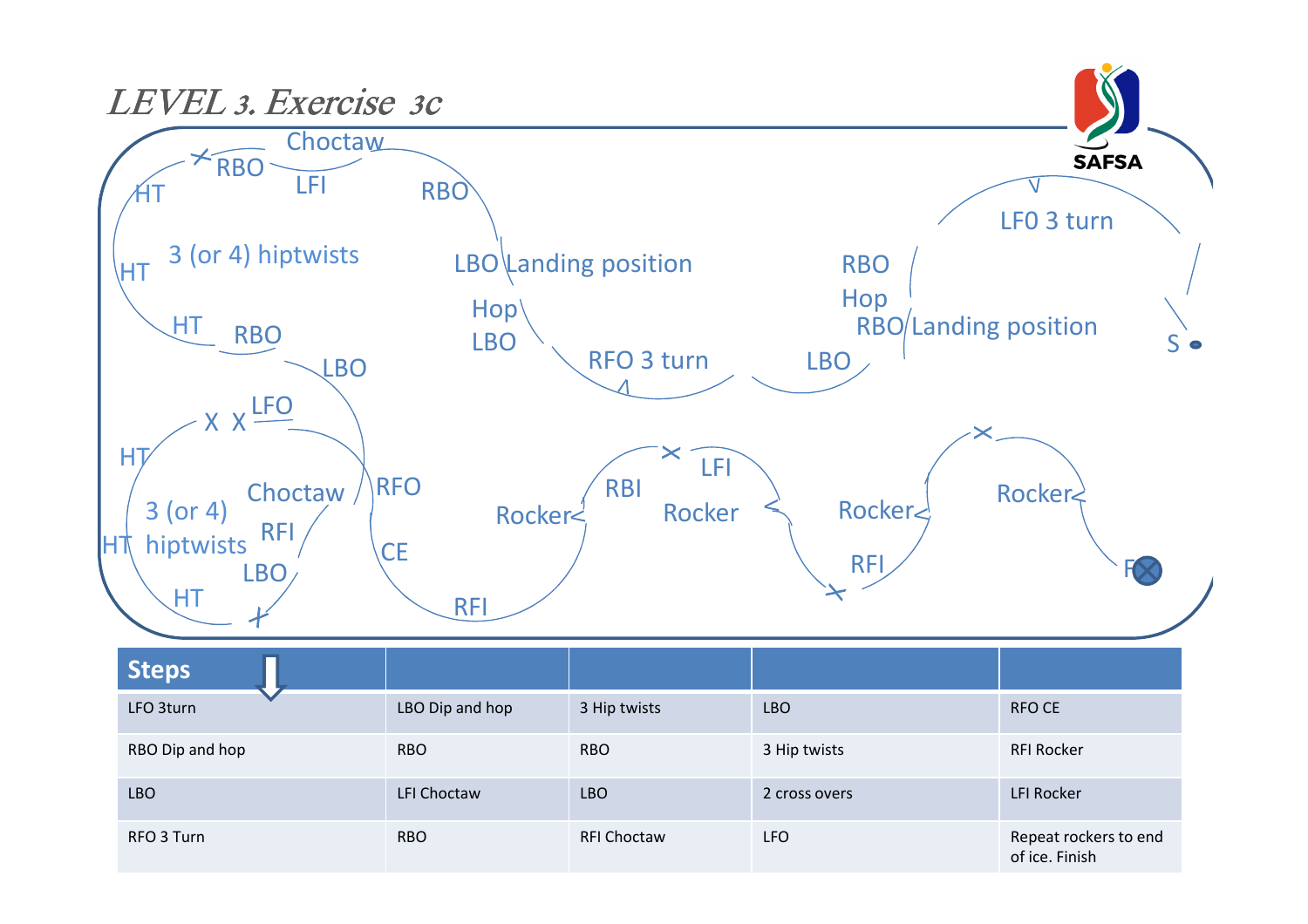## LEVEL 3. Exercise 3d



#### •Exercise Name: Hydroblading

- • Exercise Description: The exercise is performed in a figure 8. The circles need to be the same size and the skater will be penalised for differing sized circles. The exercise is composed of crossovers, Strong edges and hydroblading. The circle sizes should be in proportion to the skaters height. Skaters are encouraged to NOT use the hockey circles for this exercise. The Start and finish (With a Snow plow or show stop) is part of the exercise
- • Key Focus Areas: Rhythmic knee action, posture, edge quality, cross overs and low hydroblade position with strong edges.
- •Correct tempo. (1,2, cross over, 3,4, cross over, 5,6,7,8, hydroblade)
- • Common Errors: Lack of control, incorrect patterns, weak upper body posture, no body lean
- •2 Figures of 8 must be completed. (2 forward and 2 backward)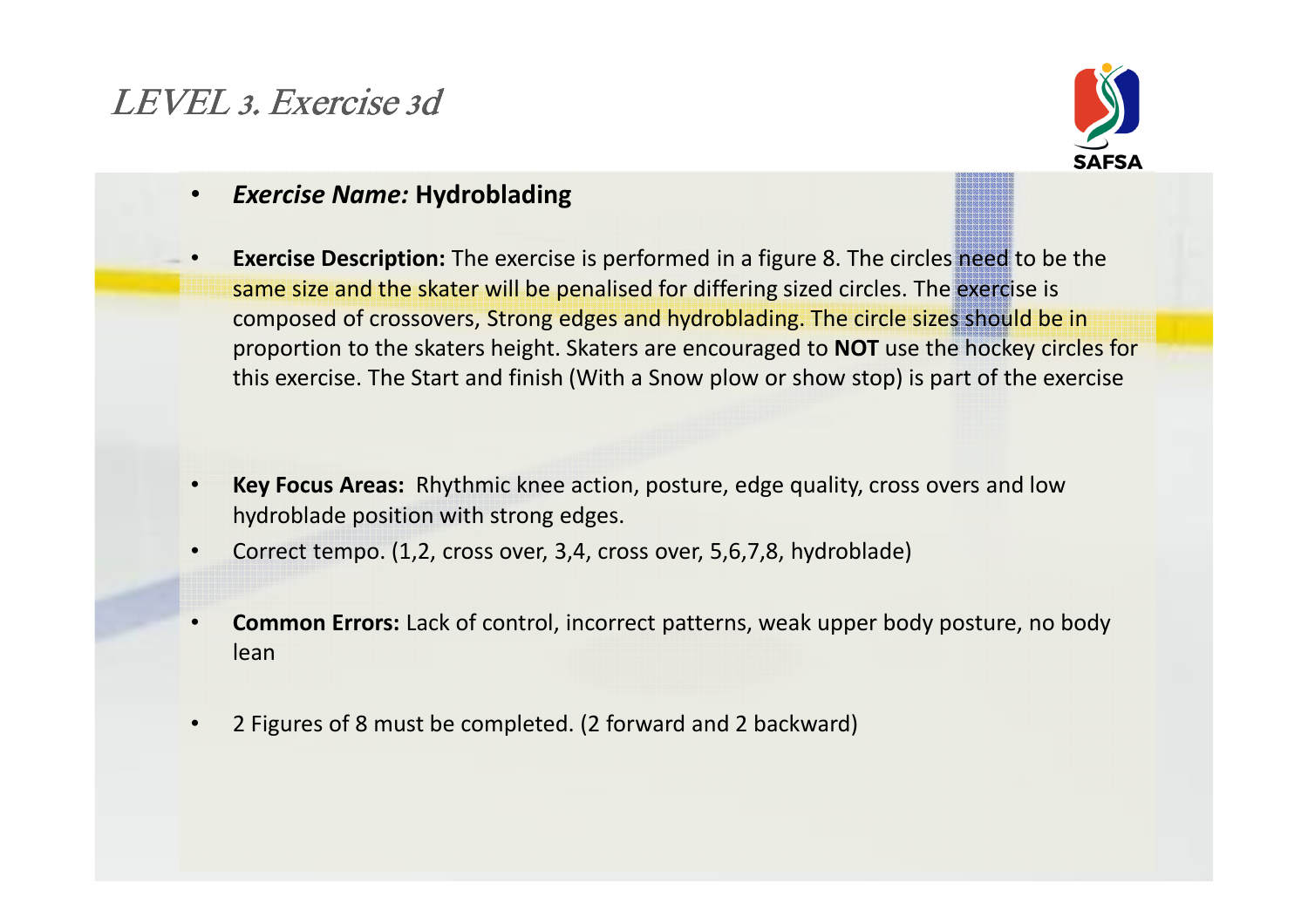#### LEVEL 3. Exercise 3d



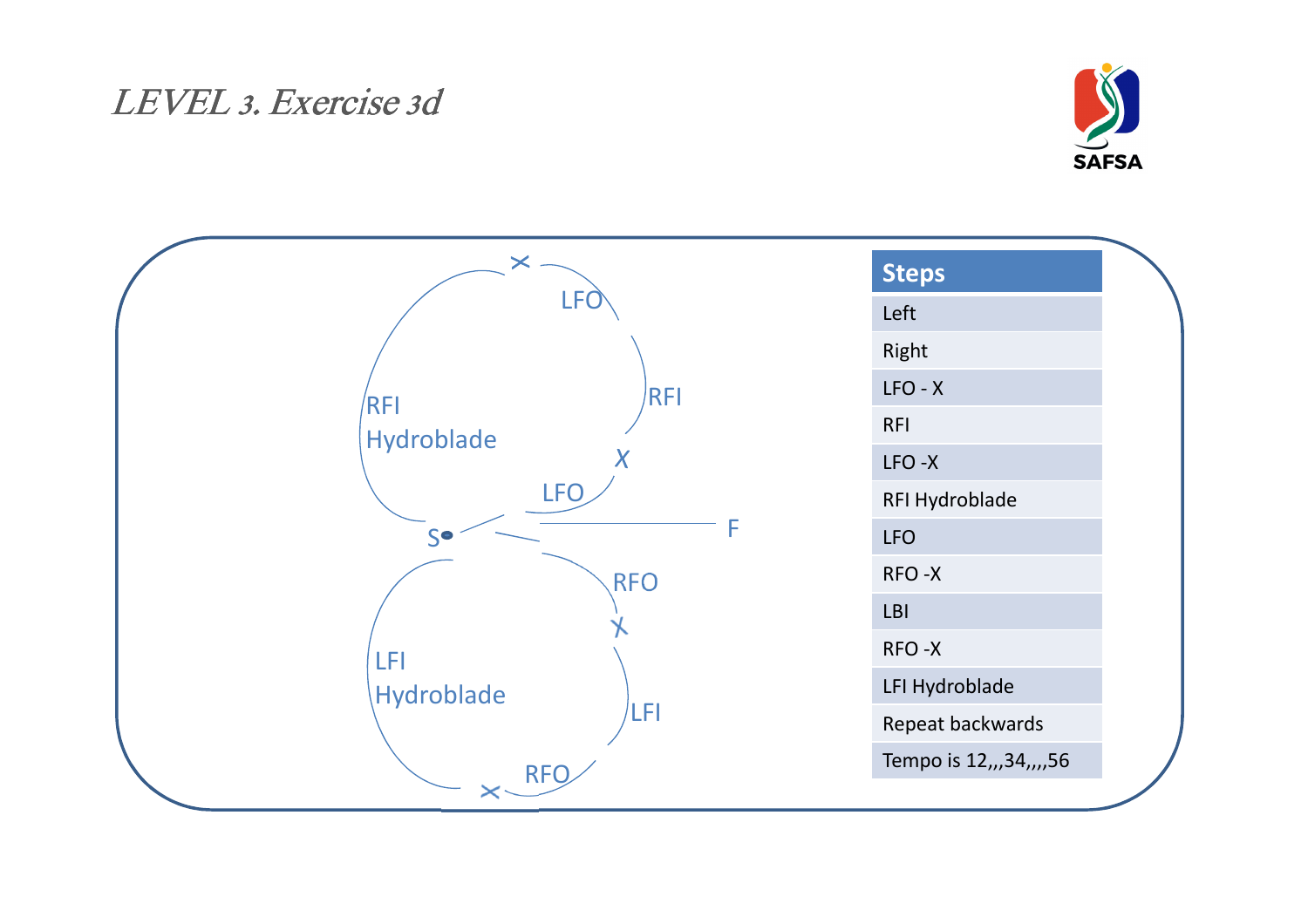### LEVEL 3. Exercise 3e



- •Exercise Name: Blues and step sequence
- • Exercise Description:The exercise is performed across the whole Ice surface. The exercise consists of half a blues pattern, free skating moves and a level 1 step sequence. The free skating moves must include 2 of the following 6: 1) Spiral with 135 variation. 2) Outside Ina Bauer. 3) Outside Spread Eagle. 4) Biellmann Spiral (Same requirements as those needed to attain Biellmann position as a spin feature) 5.) Russian split jump 6.) Butterfly. It is important to note that the Blues steps performed can be the man or ladies steps, skater can decide. The diagram pattern shows the men's steps however both are acceptable.
- • Key Focus Areas: Strong edges and pattern , upper body control, clean outside edges on free skating moves.
- • Common Errors: Lack of control, incorrect patterns, weak upper body posture, no body lean, weak turns and flat edges.